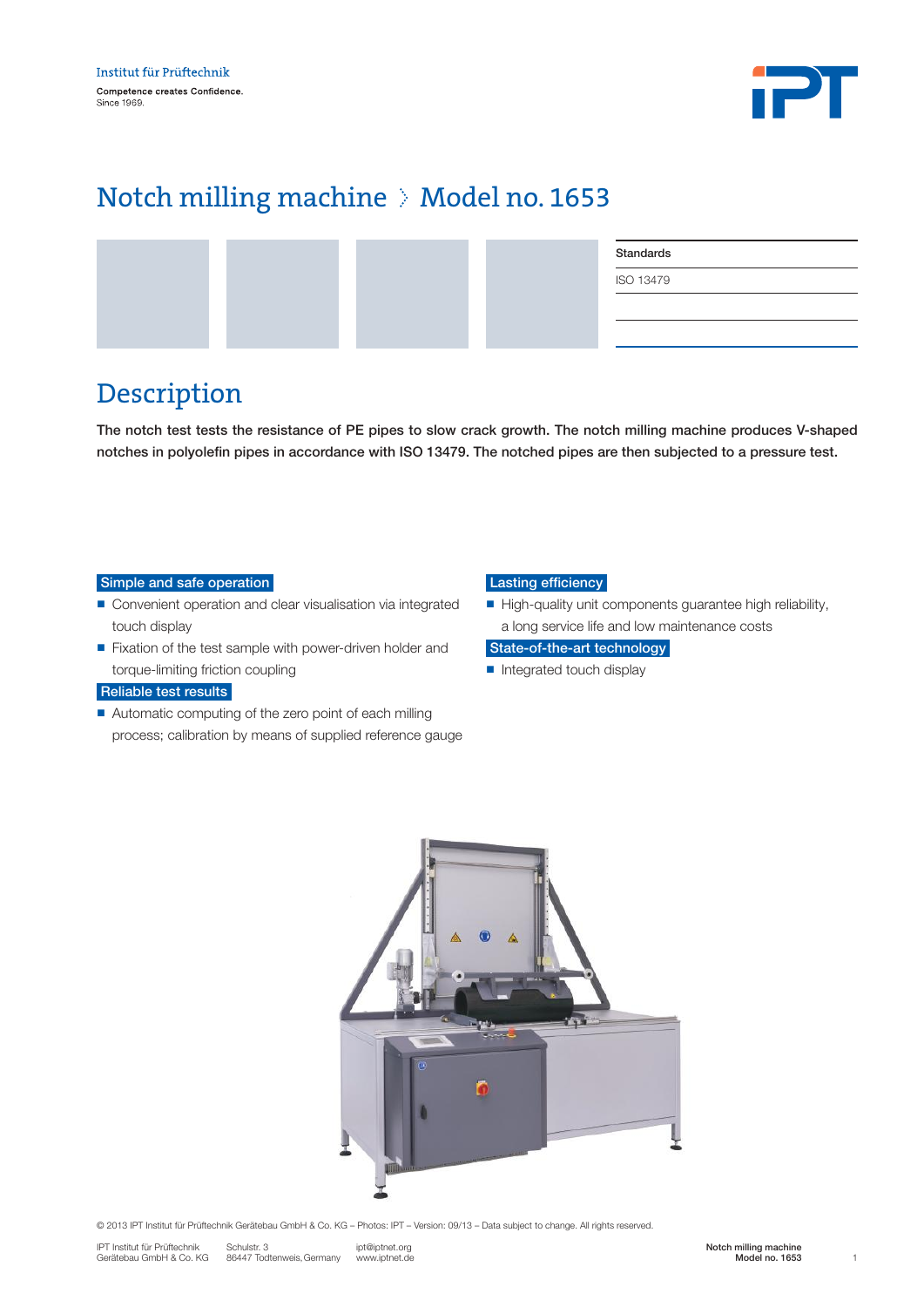

# Version

|                                                                                                                                                                                                                                                                                     |                   | V1653-0004                                                |
|-------------------------------------------------------------------------------------------------------------------------------------------------------------------------------------------------------------------------------------------------------------------------------------|-------------------|-----------------------------------------------------------|
| Pipe outside diameter                                                                                                                                                                                                                                                               | mm                | $63 - 630$                                                |
| Max. pipe length                                                                                                                                                                                                                                                                    | mm                | 2000                                                      |
| Notch length                                                                                                                                                                                                                                                                        | mm                | $50 - 650$                                                |
| <b>Wall thickness</b>                                                                                                                                                                                                                                                               | mm                | >5                                                        |
| Adapter for test sample size 1: 63 - 160 mm Ø                                                                                                                                                                                                                                       |                   |                                                           |
| Adapter for test sample size 2: >160 - 315 mm Ø                                                                                                                                                                                                                                     |                   |                                                           |
| Adapter for test sample size 3: > 315 - 630 mm Ø                                                                                                                                                                                                                                    |                   |                                                           |
| V milling head                                                                                                                                                                                                                                                                      |                   |                                                           |
| <b>Diameter</b>                                                                                                                                                                                                                                                                     | mm                | 200                                                       |
| Number of teeth                                                                                                                                                                                                                                                                     |                   | 20                                                        |
| Rotational speed of motor                                                                                                                                                                                                                                                           |                   | 703 rpm                                                   |
| Rapid longitudinal feed rate                                                                                                                                                                                                                                                        | mm/min            | 940                                                       |
| Slow longitudinal feed rate                                                                                                                                                                                                                                                         | mm/min            | 140                                                       |
| Cutting feed rate in line with standard ISO 13479                                                                                                                                                                                                                                   |                   | 0.01 (mm/rev)/tooth                                       |
| Slot cutter                                                                                                                                                                                                                                                                         |                   | $\circ$                                                   |
| Diameter                                                                                                                                                                                                                                                                            | mm                | 16                                                        |
| Number of teeth                                                                                                                                                                                                                                                                     |                   | $\mathbf{2}$                                              |
| Rotational speed of motor                                                                                                                                                                                                                                                           |                   | 7800 rpm                                                  |
| Rapid longitudinal feed rate                                                                                                                                                                                                                                                        | mm/min            | 940                                                       |
| Slow longitudinal feed rate                                                                                                                                                                                                                                                         | mm/min            | 140                                                       |
| Cutting feed rate in line with standard ISO 13479                                                                                                                                                                                                                                   |                   | 0.01 (mm/rev)/tooth                                       |
| Face milling cutter for wall thicknesses >50 mm                                                                                                                                                                                                                                     |                   | $\circ$                                                   |
| Swarf extraction system                                                                                                                                                                                                                                                             |                   | $\circ$                                                   |
| Groove measuring instrument                                                                                                                                                                                                                                                         |                   | $\circ$                                                   |
| <b>CE</b> conformity                                                                                                                                                                                                                                                                |                   |                                                           |
| Permissible ambient temperature                                                                                                                                                                                                                                                     | $^\circ \text{C}$ | $+5$ to $+30$                                             |
| Permissible relative humidity                                                                                                                                                                                                                                                       |                   | Max. 70%, non-condensing                                  |
| Noise emission                                                                                                                                                                                                                                                                      |                   | $<$ 70 dB(A)                                              |
| Width                                                                                                                                                                                                                                                                               | mm                | 2250                                                      |
| Depth                                                                                                                                                                                                                                                                               | mm                | 1100                                                      |
| Height                                                                                                                                                                                                                                                                              | mm                | 2210                                                      |
| Weight                                                                                                                                                                                                                                                                              | kg                | 560                                                       |
| Voltage data                                                                                                                                                                                                                                                                        |                   | 230/400 V, 50/60 Hz<br>(other voltages on request)        |
| included<br>O<br>available/optional<br>eligible<br>not available<br>□<br>н.                                                                                                                                                                                                         |                   |                                                           |
| © 2013 IPT Institut für Prüftechnik Gerätebau GmbH & Co. KG - Photos: IPT - Version: 09/13 - Data subject to change. All rights reserved.<br>IPT Institut für Prüftechnik<br>Schulstr. 3<br>ipt@iptnet.org<br>86447 Todtenweis, Germany<br>Gerätebau GmbH & Co. KG<br>www.iptnet.de |                   | Notch milling machine<br>Model no. 1653<br>$\overline{c}$ |